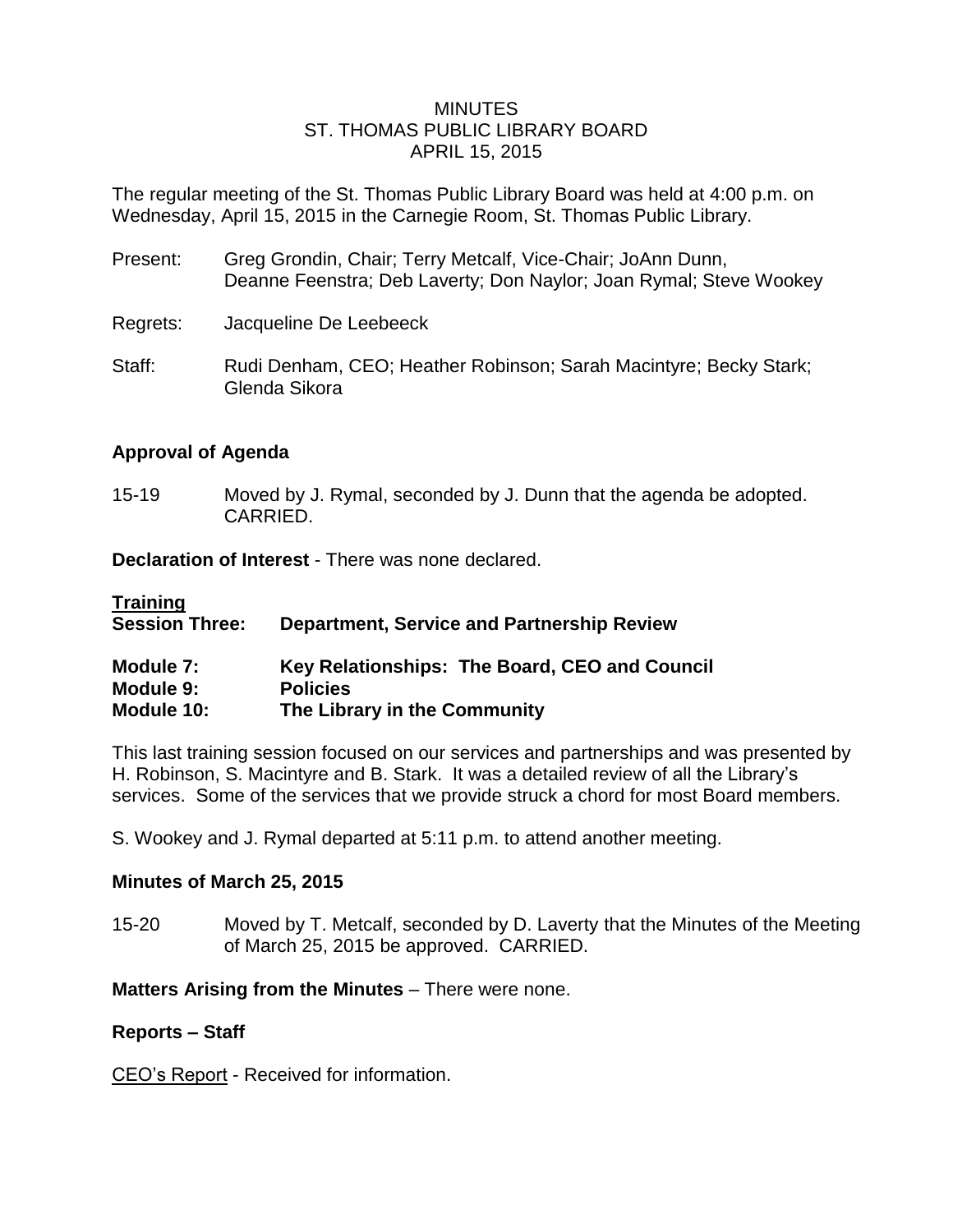## **Updates**

About 50 to 60 people attended when we renamed the Library Board Room on Monday, April 13<sup>th</sup> "Carolyn Kneeshaw Board Room". Two plaques and lettering were unveiled in her honour. Friends, family, staff and former staff joined in the tribute to Carolyn Kneeshaw.

The launch for the "Telling our Stories" book will be held on May 4 at 2 p.m.

The Library has received notification from a law firm that we are the beneficiary of an estate. The CEO, Board Chair, and Board Vice-Chair will be meeting with the executors soon.

The CEO advised the Board in her report that the budget was passed without changes. She explained that it was not exactly correct, as the City added an additional line in our budget called "Contracted Services", for \$60,000. This line item was added to the budgets for all city facilities, and allows the City's Property Management Team to make decisions on fairly large repair items for the buildings, without going to Council.

### Library Activities

Public Services Librarian Report - Received for information.

T. Metcalf would like the Board to present the report to City Council. It mentions approximately 340 households were affected by Library programs and events. He congratulated the CEO, H. Robinson and the staff for their efforts. The CEO advised that this report is also sent to the Executor of the Dorothy Palmer Estate.

Systems and Public Services Librarian Report – Received for information.

S. Macintyre passed around the rook that was made from the 3D printer, with a set of stairs inside. T. Metcalf will take it to the SOLS Trustee meeting as a sample.

Outreach and Community Development Librarian Report - Received for information.

Friends Book Sales Report – April 2015 - Received for information.

The Board was amazed at the Friends raised \$2,048.15 for the month of March 2014.

Friends Liaison Report - April 2015 - Received for information.

The Friends will be renting a booth at the Horton Farmers' Market to sell books and market the Friends Shop at the Elgin Mall. It also gives the Library a presence in the community.

Statistics Report – January to March 31,2015 – Received for information.

It was noted that total self checkouts have dramatically increased.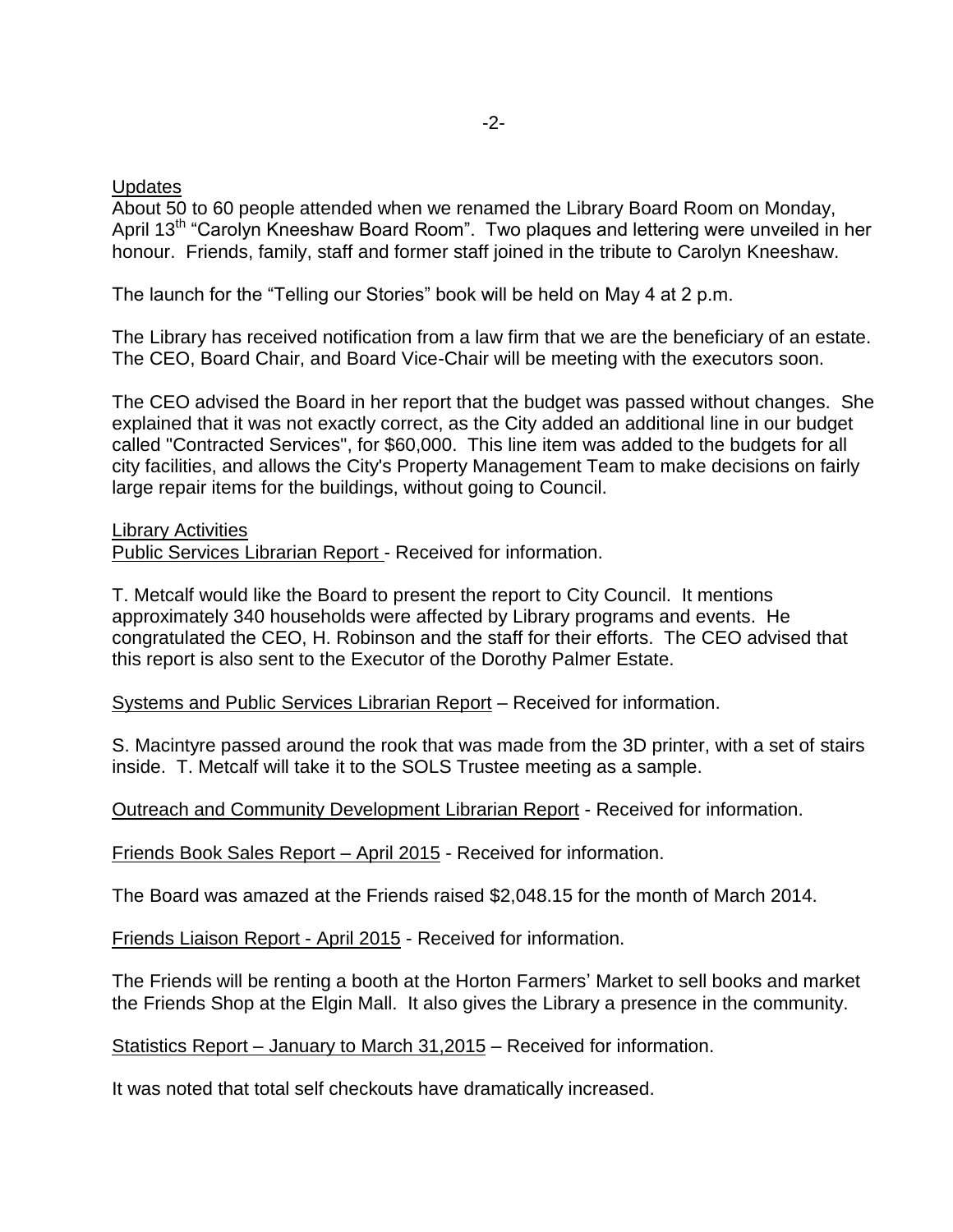# **Reports - Standing Committees**

Finance – Received for information.

Revenue and Expenditure Statement – March 31, 2015 – Received for information.

T. Metcalf advised the Board that Machine Readable Media and Technical Services are generally one time payments, and spent early in the year.

15-21 Moved by T. Metcalf, seconded by D. Naylor that the St. Thomas Public Library Board approve the Revenue and Expenditure Statement January to March 31, 2015. CARRIED.

Trust Fund Report – March 31, 2015 – Received for information.

15-22 Moved by T. Metcalf, seconded by J. Dunn that the Trust Fund Report of March 31, 2015 be approved. CARRIED.

## Southern Ontario Library Service

T. Metcalf reported that the next SOLS Trustee meeting will be held on Saturday, April 25, 2015 in Tillsonburg from 10 a.m. to 1:30 p.m. and that all Board members are invited to attend. The Board was asked to advise T. Metcalf if they will be attending. He would like copies of the Public Services Librarian report to take to the meeting.

Personnel – There was no report.

Public Relations and Fundraising – A meeting will be set up.

Federation of Ontario Public Libraries – There was no report.

### **Correspondence**

Ministry of Citizenship, Immigration and International Trade Re: Lincoln M. Alexander Award 2015 – Received for information.

Minister Responsible for Seniors Affairs Re: Senior Achievement Award – Received for information.

### **Policies**

Programming Policy – Received for information.

15-23 Moved by D. Naylor, seconded by T. Metcalf that the St. Thomas Public Library Board approve the Programming Policy as amended. CARRIED.